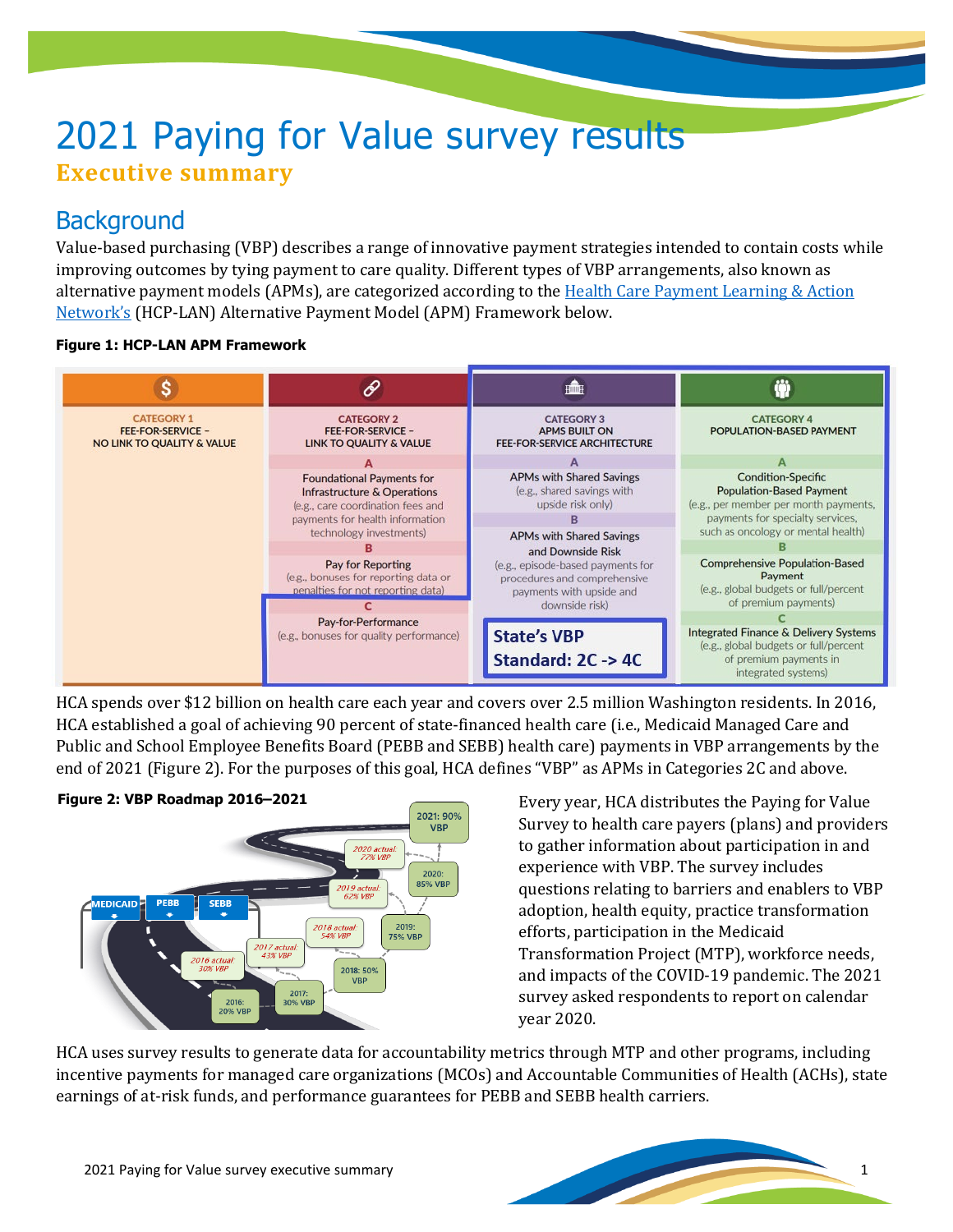HCA issues surveys to all payers (MCOs and commercial/Medicare Advantage plans) and providers across the state. In 2021, HCA received responses from 64 providers in 31 counties. This is a significantly decreased response rate from previous surveys (170 in 2020 and 148 in 2019). This may be a result of COVID-19 burnout, survey fatigue, or other factors.

# Participation in VBP

#### Payers

HCA purchases value-based care in two sectors: Medicaid Managed Care and PEBB and SEBB. Figure 3 shows the proportion of payments in each APM category in all state-financed care.

Within Medicaid Managed Care, about three-quarters of Category 3 payments fall into 3A, which allows providers to share in savings without taking financial responsibility ("downside risk") if care is too expensive.

Table 1 displays the changes in VBP attainment in each insurance sector over time. State-financed health care is the care that HCA pays for; statewide health care is all insured care in the state of Washington. Medicaid Managed Care and Medicare are typically very strong in VBP attainment. State-financed commercial insurance plans (PEBB & SEBB) have

# **Figure 3: state financed VBP by APMHCA TOTAL**



higher rates of VBP than the commercial sector as a whole. In 2020, state financed VBP surpassed statewide VBP for the first time.

|      | <b>State-financed health care spending</b> |                  |              | <b>Statewide health care spending</b> |                 |                   |              |
|------|--------------------------------------------|------------------|--------------|---------------------------------------|-----------------|-------------------|--------------|
|      | <b>Medicaid MC</b>                         | <b>PEBB/SEBB</b> | <b>Total</b> | <b>Medicaid</b>                       | <b>Medicare</b> | <b>Commercial</b> | <b>Total</b> |
| 2020 | 82%                                        | 71%              | 77%          | 82%                                   | 80%             | 59%               | 68%          |
| 2019 | 77%                                        | 38%              | 62%          | 73%                                   | 63%             | 56%               | 64%          |
| 2018 | 66%                                        | 29%              | 54%          | 66%                                   | 64%             | 55%               | 58%          |
| 2017 | 50%                                        | 38%              | 43%          | 50%                                   | 64%             | 56%               | 55%          |
| 2016 | 28%                                        | 13%              | 30%          | 28%                                   | 44%             | 39%               | 37%          |

#### **Table 1: percentage of health care spending in VBP arrangements over time**

### Providers

The largest share of provider reported VBP revenue came from Medicaid, followed by Medicare, commercial, other government, and self-pay (self-insured employers). Forty-three percent of responding providers rated themselves as mostly or very "ready and capable" to engage in VBP, with an additional 32 percent rating themselves as "somewhat ready and capable." Ninety-four percent said they expected their participation in VBP to increase or stay the same during the next 12 months.

According to payers, the most common provider types engaged in VBP are primary care providers, followed by community health centers. Dentists, long-term care facilities, nurse-midwives, and OBGYNs are among the least common provider types in VBP arrangements.

# Experience with VBP

Payer experience is shaped by varying goals and definitions of success for APMs. Payer-reported measures of success include financial outcomes, patient satisfaction, and clinical quality ratings.

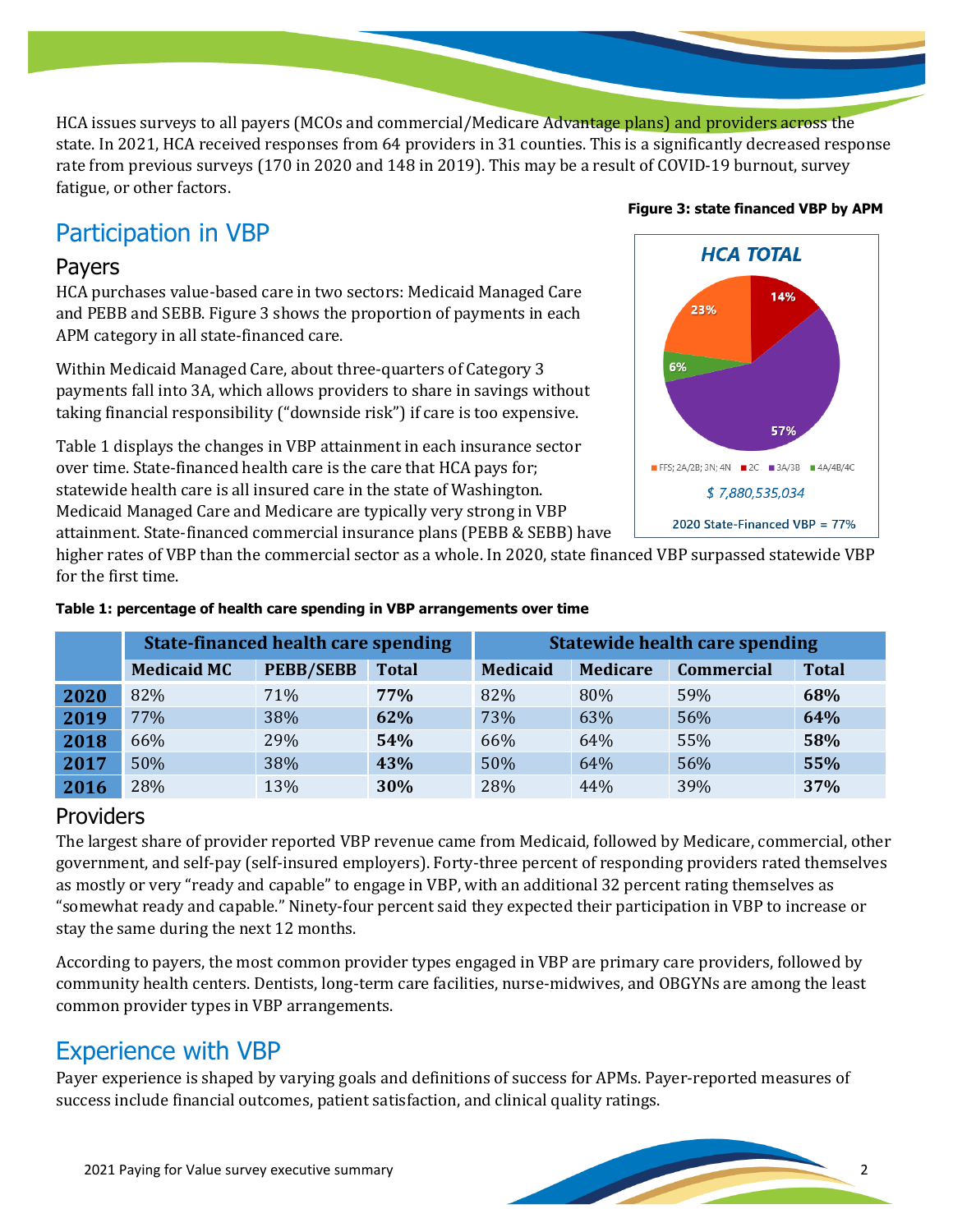Most providers characterized their experience with VBP as "neutral" or "positive" from both the clinician and organizational perspectives. Barriers to VBP adoption for both payers and providers remain similar year over year.

|                  | <b>Barriers</b>                                                                                                                                                                                                                                                                                                                                                            | <b>Enablers</b>                                                                                                                                                                                                                                                                                                                                                                   |
|------------------|----------------------------------------------------------------------------------------------------------------------------------------------------------------------------------------------------------------------------------------------------------------------------------------------------------------------------------------------------------------------------|-----------------------------------------------------------------------------------------------------------------------------------------------------------------------------------------------------------------------------------------------------------------------------------------------------------------------------------------------------------------------------------|
| <b>Payers</b>    | Lack of interoperable data systems*<br>$\bullet$<br>Payment model uncertainty*<br>$\bullet$<br>Attribution*<br>$\bullet$<br>Disparate incentives/contract<br>requirements*<br>Disparate quality measures/definitions<br>$\bullet$                                                                                                                                          | Interoperable data systems*<br>$\bullet$<br>Cost transparency<br>$\bullet$<br>Trusted partnerships and collaborations*<br>$\bullet$<br>Aligned incentives/contract requirements*<br>$\bullet$<br>Aligned quality measures/definitions*<br>$\bullet$                                                                                                                               |
| <b>Providers</b> | Misaligned incentives and/or contract<br>$\bullet$<br>requirements*<br>Lack of timely cost data to assist with<br>$\bullet$<br>financial management*<br>Lack of access to comprehensive data on<br>$\bullet$<br>patient populations*<br>Lack of interoperable data systems*<br>$\bullet$<br>Insufficient patient volume by payer to<br>$\bullet$<br>take on clinical risk* | Development of medical home culture<br>$\bullet$<br>Ability to understand and analyze payment<br>$\bullet$<br>models<br>Access to comprehensive data on patient<br>$\bullet$<br>populations*<br>Common clinical protocols and/or guidelines<br>$\bullet$<br>associated with training for providers<br>Sufficient patient volume by payer to take on<br>$\bullet$<br>clinical risk |

\* Consistent with 2020 survey responses

## Health equity

Both payers and providers reported broad commitments to health equity. About half of responding providers reported receiving technical support for addressing health inequities and social determinants of health in the previous year. The same share said they would like to receive technical support on these topics in the future. Collection and disaggregation of patient data by race, ethnicity, language, and disability status is increasing year over year for both payers and providers. This represents an important step toward addressing racial and ethnic health disparities.

However, payers emphasize that demographic data is difficult to capture and are not always high quality. Individuals may not identify with the standard Offices of Management and Budget (OMB) categories or may be reluctant to self-report due to concerns about how the information will be used. Several payers are in the process of improving data collection methods and data integrity.

Although VBP has great potential to improve health equity, purchasers and payers are still in the early stages of determining how to use health care payment to address non-medical social needs (NMSNs). Current barriers to addressing NMSNs include data challenges, lack of alignment across social systems, duplication with communitybased resources, gaps in availability of critical services, difficulty in measuring the effectiveness of non-medical supports, and the ongoing COVID-19 pandemic.